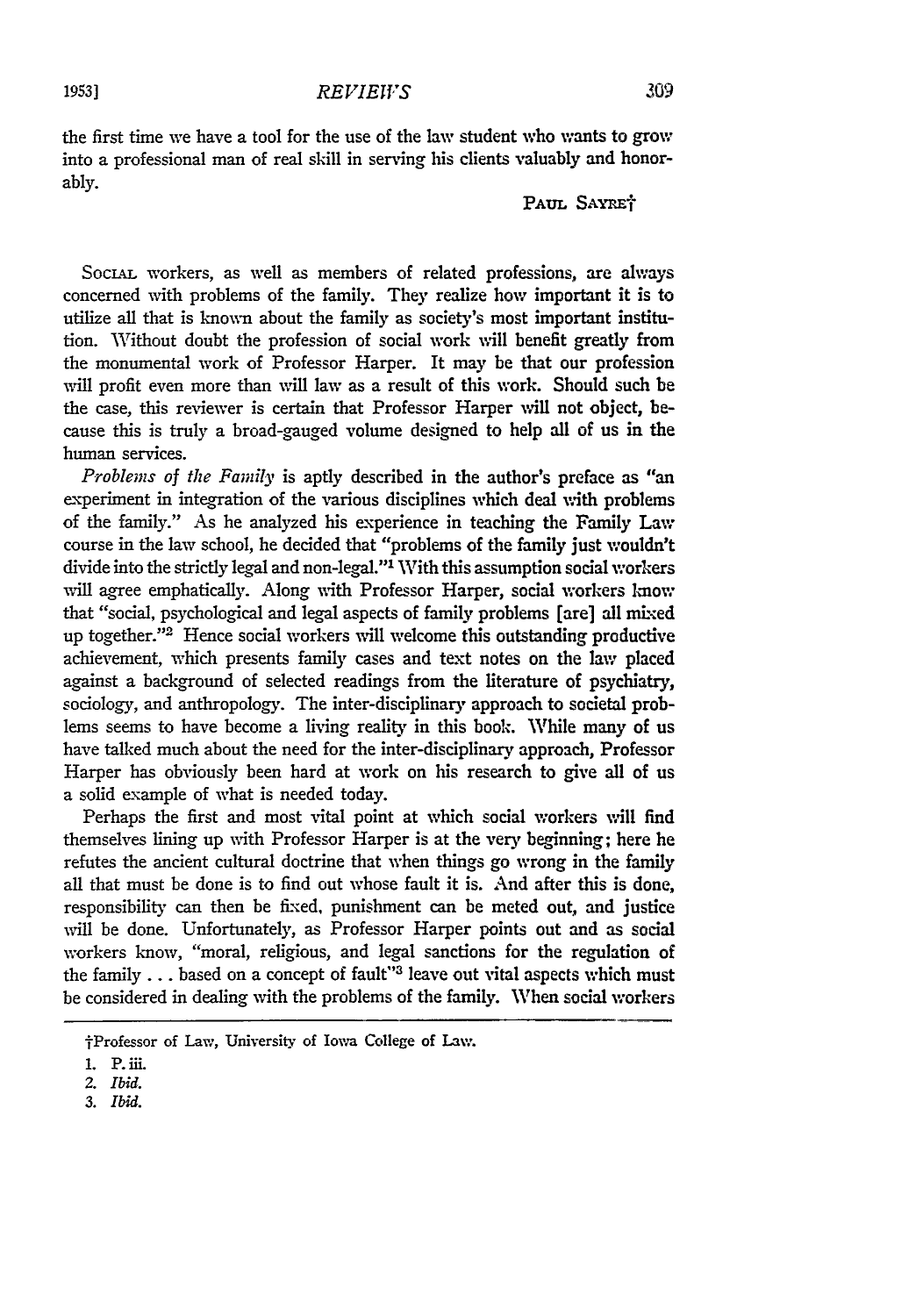give help to people burdened with problems of family living, they look not for *fault* but for *causative factors;* they look for reasons for the behavior which is involved. Hence they utilize the very areas of knowledge which Professor Harper draws upon here. While social workers are not and should not attempt to be lawyers, they often join with the lawyer in rendering professional service to people in trouble. But when the ground upon which each stands differs and the fundamental philosophy varies, this disparity works to the disadvantage of the family both are trying to help. This book will do much to help build common ground over the years.

Social workers will be interested in the content and basic organization of this book. There are seven chapters, with twenty-three sections and twentyfour subsections. To this reviewer it represents a miracle of organization. The author begins with patterns and theories of family organization and moves on to consideration of premarital problems. The third chapter on the creation of marriage is naturally a long one, as is the fifth, concerning intra-family relationships. The material in these chapters, and especially the child welfare discussion, will be of tremendous value to social workers. The final chapters on relationships of family members with others and on problems of family disorganization are equally valuable.

Approximately half of the book is case material and half supportive readings. This reviewer cannot evaluate the selection of cases from a legal standpoint. However, they read like a social worker's case file and from the social work viewpoint seem to be well chosen. It is impossible to think of any serious omissions. Cases on marriage, child welfare, divorce, crimes, torts, and other fields are presented. The non-case readings likewise seem to have been selected with care. Social workers will find familiar material from such sources as the *Journal of Social Casework,* the *American Journal of Orthopsychiatry, Mental Hygiene,* the United States Children's Bureau, and many others. To be sure, this reviewer would have omitted some and included some others. Books of readings always present a selection problem. In a few instances the readings seem to be dated, and this reviewer would not agree with what has been included. For example, the social welfare approach to illegitimacy as described on pages 143 and following is not' a good choice. Nevertheless, one can have only admiration for the painstaking and exhaustive research that has gone into assembling and creating these hundreds of cases and readings.

Certainly students and practitioners of both law and social work will gain much from studying this material. The range is admirable, and an extensive bibliography and a useful index are included. Though far less space is given to the teaching notes, it is here that we get a real feeling for the point of view of the author. This reviewer is struck by the scope and the vision of what he says. He says-and this book says-that problems of the family are social problems. Wherever possible, they must be solved prior to legal action. Attention must be focussed on prevention through sound mobilization and full